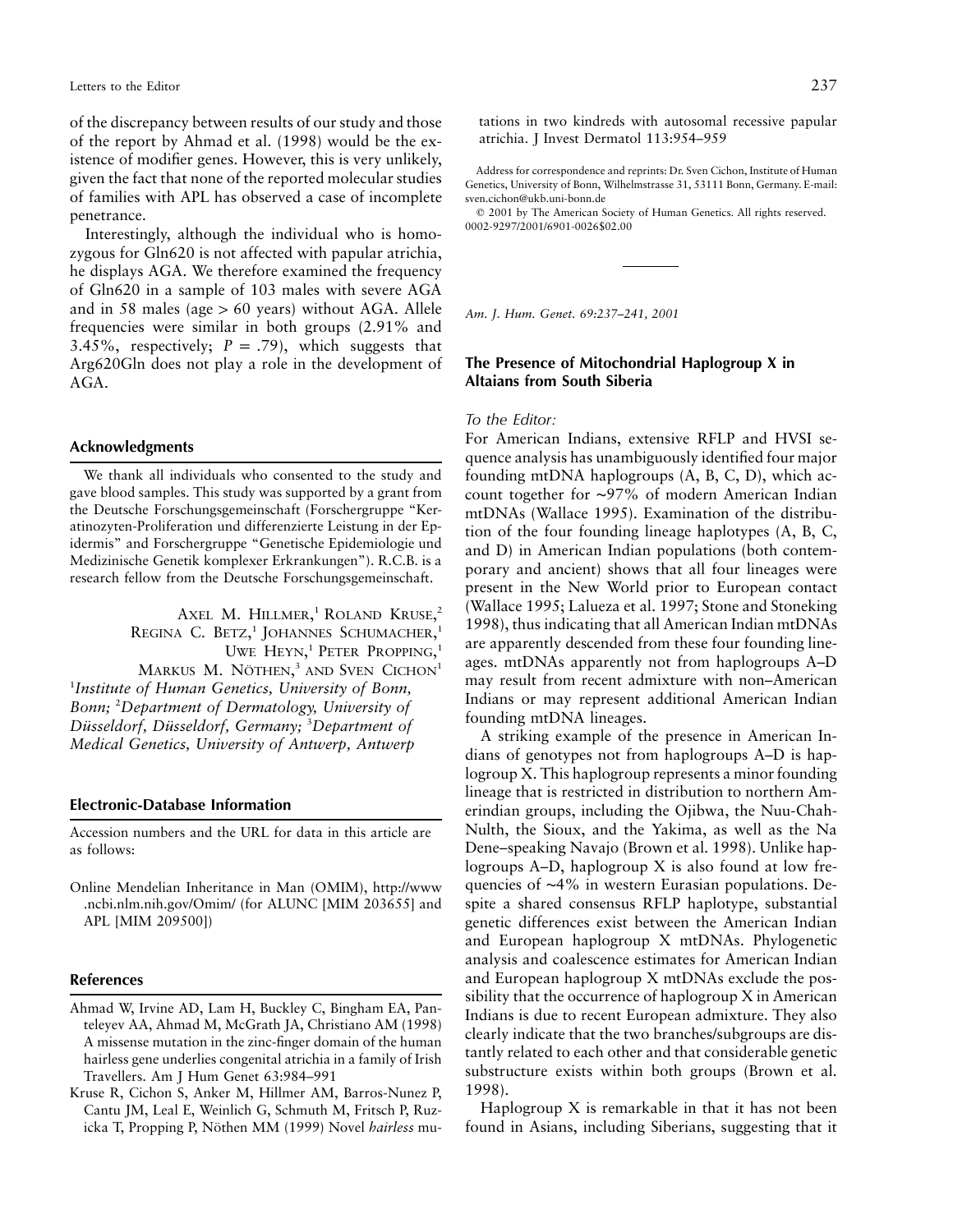**Table 1**

**RFLP and HVSI, HVSII Sequence Variation of Altaian Haplogroup X mtDNAs**

|                   |                   | RFLP<br>HAPLOTYPE <sup>a</sup> | HVSI, HVSII<br>SEQUENCE <sup>b</sup> |
|-------------------|-------------------|--------------------------------|--------------------------------------|
|                   |                   | 111                            | 111111                               |
|                   |                   | 1046                           | 666666                               |
|                   |                   | 7345                           | 11112201122333                       |
|                   |                   | 1961                           | 88892775916001                       |
|                   |                   | 5457                           | 23933833553995                       |
| <b>SAMPLE</b>     | Origin            | ccse                           | aba<br>a                             |
| <b>CRS</b>        |                   |                                | AAT-CCAATAA-                         |
| ALT <sub>16</sub> | Northern Altaians | $-$ . ++                       | CCCCTTGGCGGCCC                       |
| ALT43             | Northern Altaians | $-$ . ++                       | CCC.TTGGC.GC                         |
| ALT81             | Southern Altaians | $-$ . $++$                     | CCCCTTGGC.GCCC                       |
| ALT161            | Southern Altaians | $-$ . ++                       | CCC.TTGGC.GCCC                       |
| ALT171            | Southern Altaians | $-$ . ++                       | CCC.TTGGC.GCCC                       |
| ALT188            | Southern Altaians | $-$ . ++                       | CCC.TTGGC.GCCC                       |
| ALT208            | Southern Altaians | $-$ .++                        | CCC.TTGGC.GCCC                       |

Restriction-endonuclease sites are indicated as follows:  $c = DdeI$ ,  $e = HaeIII$ ,  $s = AccI$ . A dot (.) denotes identity with the Cambridge reference sequence (Anderson et al. 1981); a plus sign  $(+)$ , which denotes a site gain, or a minus sign  $(-)$ , which denotes a site loss, indicates deviation from the CRS.

<sup>b</sup> HVSI (nucleotide positions 15991–16400) and HVSII (nucleotide positions 20–420) were sequenced. A dot (.) indicates identity with the CRS, and a dash (—) indicates nucleotide insertion.

may have come to the Americas via a Eurasian migration. The virtual absence of haplogroup X in eastern and northern Asia raises the possibility that some American Indian founders were of European ancestry. In that case, as it has been proposed, haplogroup X was brought to America by the eastward migration of an ancestral white population, of which no trace has so far been found in the mtDNA gene pool of modern Siberian/eastern Asian populations (Brown et al. 1998).

However, it should be stressed that mtDNA-variability studies of the populations living in this major geographic area were performed on a limited number of populations. Some regions remain poorly sampled, and more extensive sampling is required. Moreover, some key markers, including those defining the X-haplogroup sequences, have not been typed for many different populations. These limitations do not allow correct definition of the phylogenetic status of mtDNA lineages.

To extend the survey of Asian mtDNAs for the presence of haplogroup X, we screened the mtDNAs of a total of 790 individuals for the RFLP markers  $(-1715$ *Dde*I, -10394 *Dde*I, 14465 *Acc*I, and 16517 *Hae*III) that define this lineage. These individuals comprised 10 aboriginal Siberian populations: Buryats ( $n = 105$ ), Tuvinians ( $n = 111$ ), Koryaks ( $n = 35$ ), Evens ( $n = 65$ ), Yakuts ( $n = 62$ ), Khakassians ( $n = 54$ ), Shors ( $n = 62$ ) 42), Sojots ( $n = 34$ ), Altaians ( $n = 202$ ), and Evenks  $(n = 80)$ . All individuals belonged to the indigenous population of the regions studied, were unrelated, and

stated that their maternal grandmother had been born in the area considered for this study.

Haplogroup X mtDNAs were detected only in Altaians, at a frequency of 3.5%. The haplogroup X status of these haplotypes was confirmed through HVSI and HVSII mtDNA sequencing (table 1). All Altaian X mtDNAs harbored the consensus haplogroup X motif: -1715 *Dde*I, 14465 *Acc*I, 16517 *Hae*III, 16189C, 16223T, 16278T, 73G, 153G, 195C, 263G, relative to the Cambridge reference sequence (Anderson et al. 1981) and differed from each other by length-polymorphism mutations at nucleotide positions 16193, 309, and 315. One of these X mtDNAs (ALT16) also harbored a 215G variant (table 1) that has not been observed in either American Indian or European X haplotypes. It should also be noted that none of the Altaian X mtDNAs harbored the 225A variant, which is a marker for a major part of haplogroup X (Brown et al. 1998).

Analysis of published data on European HVSI and HVSII mtDNA sequences (Piercy et al. 1993; Calafell et al. 1996; Torroni et al. 1996; Brown et al. 1998; Lutz et al. 1998; Parson et al. 1998; Rousselet and Mangin 1998; Helgason et al. 2000) demonstrates that the overwhelming majority of X haplotypes (23 of 25 X sequences) harbor the 225A variant. In contrast, the X haplotypes without 225A have been observed mostly in American Indians (11 of 14 Ojibwa; see table 1 in Brown et al. 1998). Nevertheless, the X mtDNAs that we detected in the Altaian sample do not bear the 16213A and 200G variants that are characteristic of most American Indian haplogroup X mtDNAs (Brown et al. 1998).

Figure 1 illustrates the reduced median network, constructed by means of the median algorithm of Bandelt et al. (1995), encompassing the HVSI and HVSII variation observed in the American Indian, European, and Altaian haplogroup X mtDNAs. The network suggests that European and American Indian haplogroup X mtDNAs are separated into two major branches, whereas the majority of Altaian X mtDNAs appear to be very similar to the root of haplogroup X phylogeny, differing from it by one step (loss of 225A). The network further suggests that the Altaian X haplotypes occupy the intermediate position between European and American Indian haplogroup X mtDNA lineages (fig. 1).

The Altaians, the native people of Altai Republic (south Siberia) number up to 60,000 persons. "Altaians" is the common denomination for seven formerly distinct Turkic-speaking groups: the Altai-Kizhi, Teleuts, and Telenghits, who are southern Altaians, and the Chelkans, Kumandins, Tubalars, and Maimalars, who are northern Altaians. The differences between southern and northern Altaians are well established, on the basis of anthropological, linguistic, and classical genetic-marker studies (Potapov 1969; Alexeev and Gohman 1984; Luzina 1987). Anthropologically, southern Altaians are typical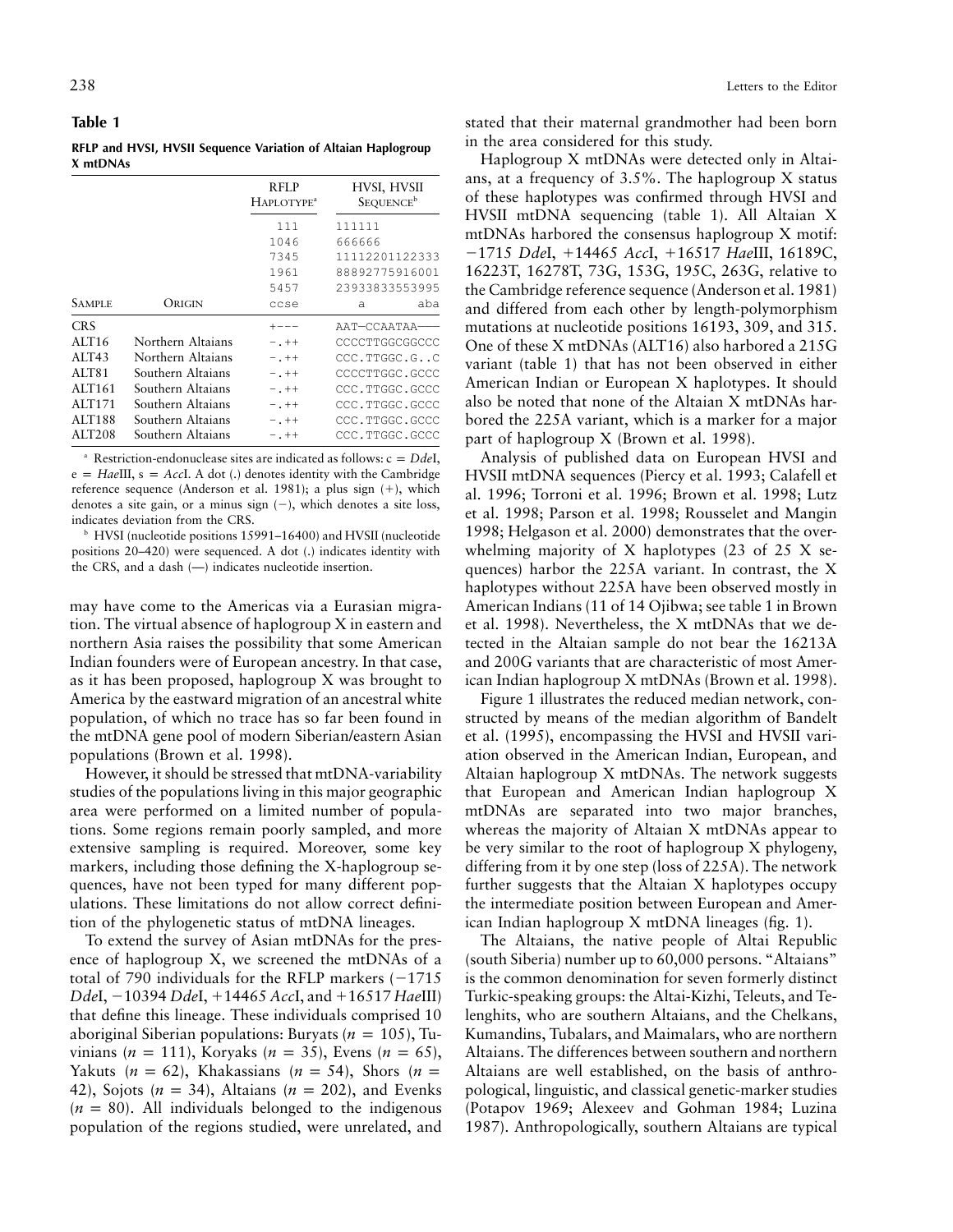

**Figure 1** Reduced median network of haplogroup X mtDNAs, as defined by HVSI and HVSII variation. RFLP status of the sequences is known for American Indians (NA; Brown et al. 1998); for Altaians (ALT) from the present study; and for some Europeans (CE; Brown et al. 1998). The other European sequences—GER (Lutz et al. 1998), ENG (Piercy et al. 1993), TUS (Torroni et al. 1996), FRA (Rousselet and Mangin 1998), BUL and TUR (Calafell et al. 1996), AUS (Parson et al. 1998), and ICE (Helgason et al. 2000)—were assumed, on the basis of their HVSI and HVSII sequences, to belong to haplogroup X. Sample origin is indicated by the scheme (see key). mtDNA types are represented by circles, with areas proportional to number of individuals. Lines are labeled by HVSI and HVSII mutations. Nucleotide variants correspond to transitions, whereas transversions are further specified. The insertions/deletions, as well as variations of C's in the unstable regions between nucleotide positions 16182–16193 and 309–315 were not included. The node marked with an asterisk (\*) matches the haplogroup X basic motif: -1715c, 14465s, 16189C, 16223T, 16278T, 16517e/16519C, 153A, 195C, and 225A. The restriction site changes indicated by their enzyme letter code listed in table 1. Underlining indicates nucleotide positions that have mutated more than once, and reticulations indicate ambiguity in the topology. Parallel lines in a reticulation represent the same mutation.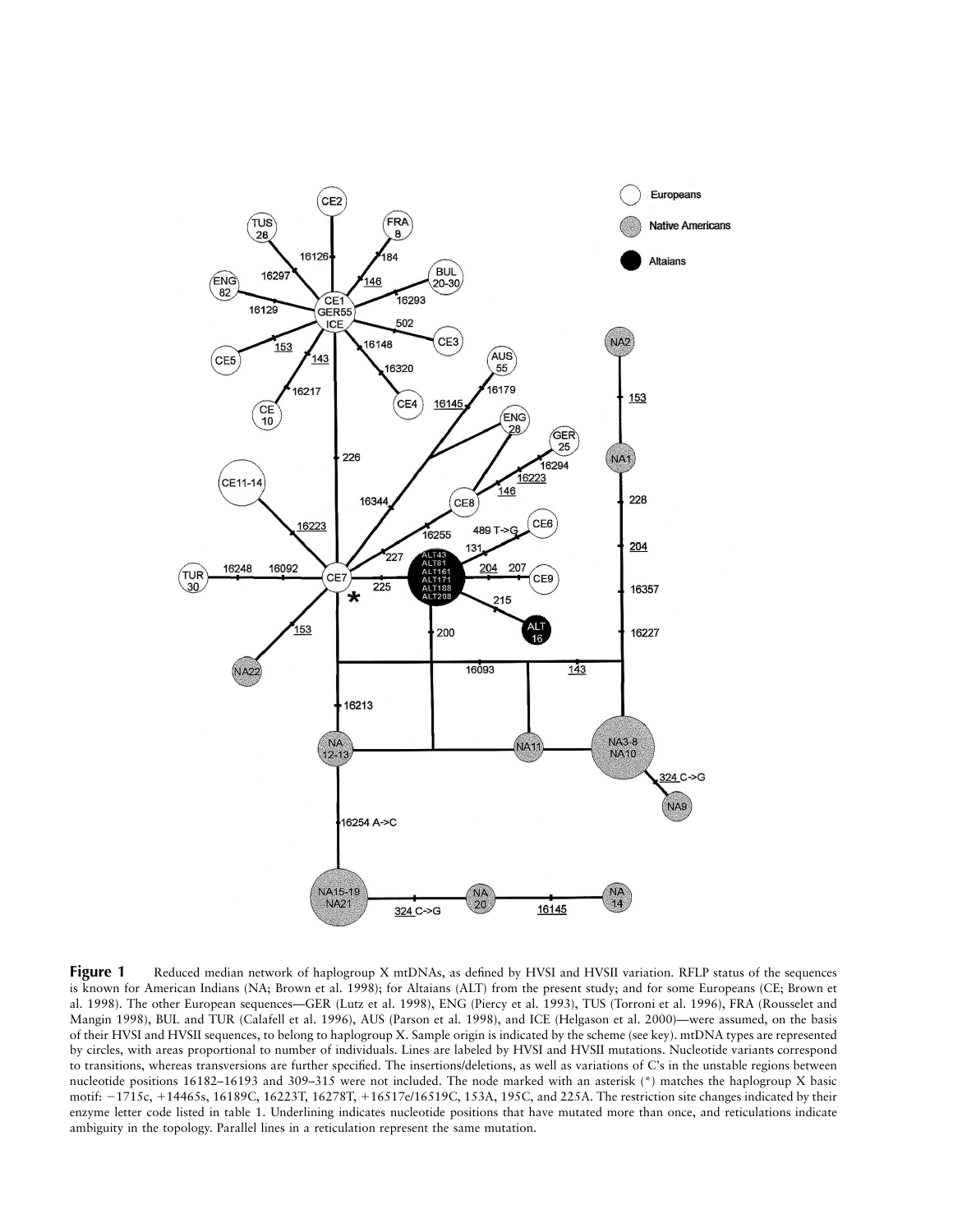central Asian Mongoloids (like Mongolians, Yakuts, and Buryats), whereas northern Altaians exhibit some Caucasoid anthropological features, similar to those of Ugric and Samoyedic groups.

The Altai region was populated during the Lower Paleolithic, and there is ample evidence of settlement during the Middle Paleolithic. It was proposed by anthropologists that, at least from the Neolithic, the territories of Altai and Sayan region were populated by mixed tribes with Caucasoid and Mongoloid anthropological features, but later they were replaced by Mongoloid populations of central Asian origin (Alexeev and Gohman 1984). The analysis of the tribal structure of Southern Altaians has shown that the present-day Altaians have retained their native language and ethnic identity. They have begun to mix with other ethnic groups (mostly Russians and Kazakhs) only recently, so the interethnic admixture is estimated to be  $\langle 5\%$  (Luzina 1987; Osipova et al. 1997). The haplogroup X mtDNAs have not been found in populations of central Asia, including Kazakhs, Uighurs, and Kirghizs (Comas et al. 1998). Since the frequency of haplogroup X in Russians is extremely low (3 of 336; Orekhov et al. 1999; Malyarchuk and Derenko 2000; authors' unpublished data), the recent European admixture cannot explain the presence of haplogroup X in the Altaians. Hence, the results of the present study allow us to suggest that haplogroup X was the part of the ancestral gene pool for Altaian populations, being found both in northern and southern Altaians.

Recently, the mtDNA studies have shown that both northern and southern Altaians exhibit all four Asian and American Indian–specific haplogroups (A–D) with frequencies of 57.2% (Sukernik et al. 1996) and 46.8% (Derenko et al. 2000*a*), respectively, exceeding those reported previously for Mongolians, Chinese, and Tibetans. Therefore, they may represent the populations which are most closely related to New World indigenous groups. Since the detection of all four haplogroups (A–D) in an Asian population is thought to be a first criterion in the identification of a possible New World founder, the candidate source population for American Indian mtDNA haplotypes therefore may include the populations originating in the regions to the southwest and southeast of Lake Baikal, including the Altai Mountain region (Derenko et al. 2000*b*). The presence of X mtDNAs in Altaians is generally consonant with the latter conclusion.

Because the location and identification of the population that was the source of the founding lineages for the New World is a question of considerable interest, several studies on Y-chromosomal DNA polymorphism were performed recently to investigate Pleistocene male migrations to the American continent (Underhill et al. 1996; Lell et al. 1997; Karafet et al. 1999; Santos et al.

1999). It has been shown that the major Y haplotype present in most American Indians could be traced back to recent ancestors they have in common with Siberians: namely, the Kets and Altaians, from the Yenisey River Basin and the Altai Mountains, respectively (Santos et al. 1999). Similarly, based on a comprehensive analysis of worldwide Y-chromosome variation, it has been proposed that populations occupying the general area including Lake Baikal (eastward to the Trans-Baikal and southward into Northern Mongolia), the Lena River headwaters, the Angara and Yenisey River basins, the Altai Mountain foothills, and the region south of the Sayan Mountains (including Tuva and western Mongolia) was the source for dispersals of New World Ychromosome founders (Karafet et al. 1999). It is obvious that we have now the genetic evidence that will allow closer determination of which Siberian population was the source of the population expansion leading to modern American Indians and will allow relation of the studies of migrations from Siberia to the Americas that are based on paternally inherited genetic systems with those based on maternally inherited ones.

### **Acknowledgments**

The authors would like to thank the following individuals for providing samples for this study: Drs. E. Lotosh, F. Luzina, I. Dambueva, C. Dorzhu, V. Kakpakov, and O. Karamchakova. This work was supported by the Russian Fund for Basic Research (grant 99-06-80430), the State Program Frontiers in Genetics (grant 99-04-30), and by a grant from the Ludwik Rydygier Medical University in Bydgoszcz (BW 90/01).

Miroslava V. Derenko,<sup>1</sup> Tomasz Grzybowski,<sup>2</sup> BORIS A. MALYARCHUK,<sup>1</sup> JAKUB CZARNY,<sup>2</sup>

Danuta Miścicka-Śliwka,<sup>2</sup> Ilia A. Zakharov<sup>3</sup> 1 *Genetics Laboratory, Institute of Biological Problems* of the North, Magadan, Russia; <sup>2</sup>The Ludwik *Rydygier Medical University in Bydgoszcz, Forensic Medicine Institute, Bydgoszcz, Poland; and* <sup>3</sup> *Animal Comparative Genetics Laboratory, Vavilov Institute of General Genetics, Moscow*

### **References**

- Alexeev VP, Gohman II (1984) Anthropology of Asiatic part of USSR. Nauka, Moscow
- Anderson S, Bankier AT, Barrell BG, de Bruijn MHL, Coulson AR, Drouin J, Eperon IC, Nierlich DP, Roe BA, Sanger F, Schreier PH, Smith AJM, Staden R, Young IG (1981) Sequence and organization of the human mitochondrial genome. Nature 290:457–465
- Bandelt HJ, Forster P, Sykes BC, Richards MB (1995) Mitochondrial portraits of human populations using median networks. Genetics 141:743–753
- Brown MD, Hosseini SH, Torroni A, Bandelt HJ, Allen JC, Schurr TG, Scozzari R, Cruciani F, Wallace DC (1998)